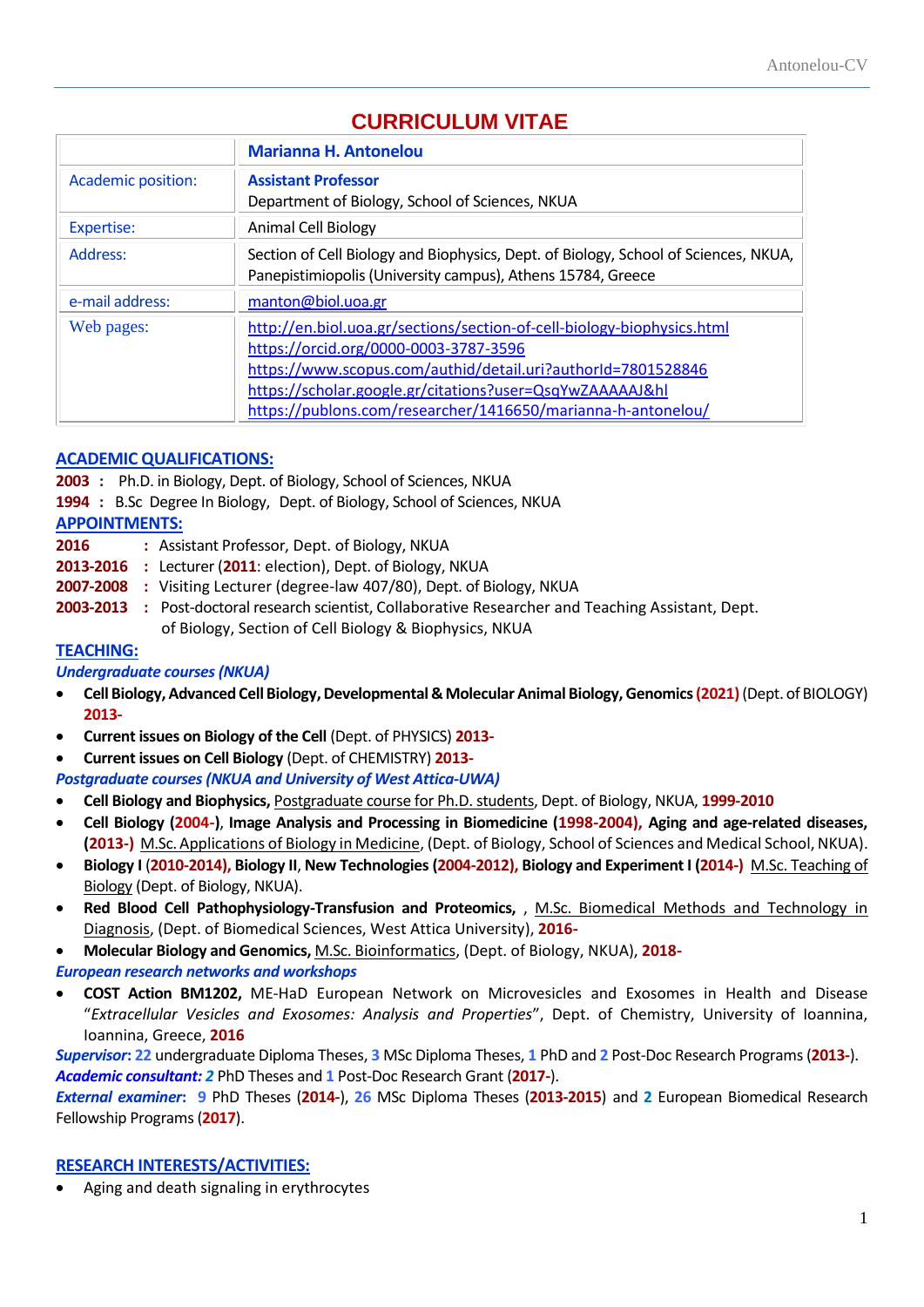- Extracellular vesicles and nanoparticles
- Energy/redox metabolism and proteome homeostasis in erythrocytes
- Blood transfusion biology-Storage lesions in blood labile products
- Biological networks Detection of biomarkers in blood
- Cell biology of anemia -Secondary anemia in aging and diseases
- Hemoglobinopathies, Thalassemia, Hereditary RBC membrane disorders and enzymopathies (G6PD deficiency)
- Erythrocyte physiology in end-stage renal disease
- Ultrastructure of cell and sub-cellular components

### **HONORS & AWARDS:**

**1996-1999** PhD Fellowship, GSRT of Greece **2005, 2007, 2008, 2009, 2015, 2018** Hellenic Society of Haematology **2010, 2021** International Society of Blood Transfusion (ISBT) and Deutsche Gesellschaft für Transfusionmedizin und Immunhämatologie (DGTI) **2011:** "Arkagathos Gouttas" award of the year, Hellenic Society of Haematology **2011:** Research grant, Hellenic Society of Blood Transfusion **PLENARY SPEAKER INVITATIONS: 2010** Hellenic Society of Haematology **2012, 2016, 2018, 2019, 2021** Hellenic Society of Blood Transfusion **2013** European Congress of Biomedical Laboratory Science **2016** COST Action BM1202, ME-HaD European Network on Microvesicles & Exosomes in Health and Disease **2016** Βritish Blood Transfusion Society (BBTS) **2017** Κοrean Society of Blood Transfusion (KSBT)

**2020, 2020** Panhellenic Association of Life Scientists(2)

### **GUEST/REVIEW EDITOR:**

**2018-**: Journal "*Frontiers in Physiology*" (Frontiers), section of "*Red Blood Cell Physiology*"

**2018-:** Journal "*PLOS ONE*" (Public Library of Science), Academic Guest Editor

**2020-2021:** "*International Journal of Molecular Sciences*" (MDPI), section "Molecular Biology/Hematology", Thematic Issue: "In Sickness and in Health: Erythrocyte Responses to Stress and Aging", Guest Editor

**2021-**: Journal "*Frontiers in Cell and Developmental Biology*" (Frontiers), section of "*Cell Death and Survival*"

#### **MEMBER:**

**1996:** Hellenic Society of Biological Sciences

**2011:** Hellenic Society of Biochemistry and Molecular Biology

**2013:** Hellenic Society of Blood Transfusion

**2019:** International Society of Blood Transfusion

# **FUNDED RESEARCH PROJECTS:**

Collaborative researcher and member and of the Main Coordinating Research Team in **19 scientific projects** (YPER 1996, PENED 1999, PYTHAGORAS I, PENED 2006, HSBT 2011, ARCHIMEDES III, ELIDEK 2018 etc) (**1996-**)

# **SCIENTIFIC PUBLICATIONS IN REFEREED JOURNALS**

N=59; *h*-index: 22/24; >2.400 citations; >1.500 allo-citations

- [1] The frequency of the allele αLELY, a low expression allele of the gene encoding erythroid spectrin  $\alpha$ -chain, in the Greek population. *Haematologica*, *84(8): 754-755, 1999*. PMID: 10457417. Papassideri I, **Αntonelou M** et al. *<https://pubmed.ncbi.nlm.nih.gov/10457417>*
- *[2]* A novel case of a haemoglobin H disease associated with clinical and morphological characteristics of congenital dyserythropoetic anaemia type I. *European Journal of Haematology, 68(4): 247-252, 2002*. **Αntonelou M** et al. *<https://doi.org/10.1034/j.1600-0609.2002.01590.x>*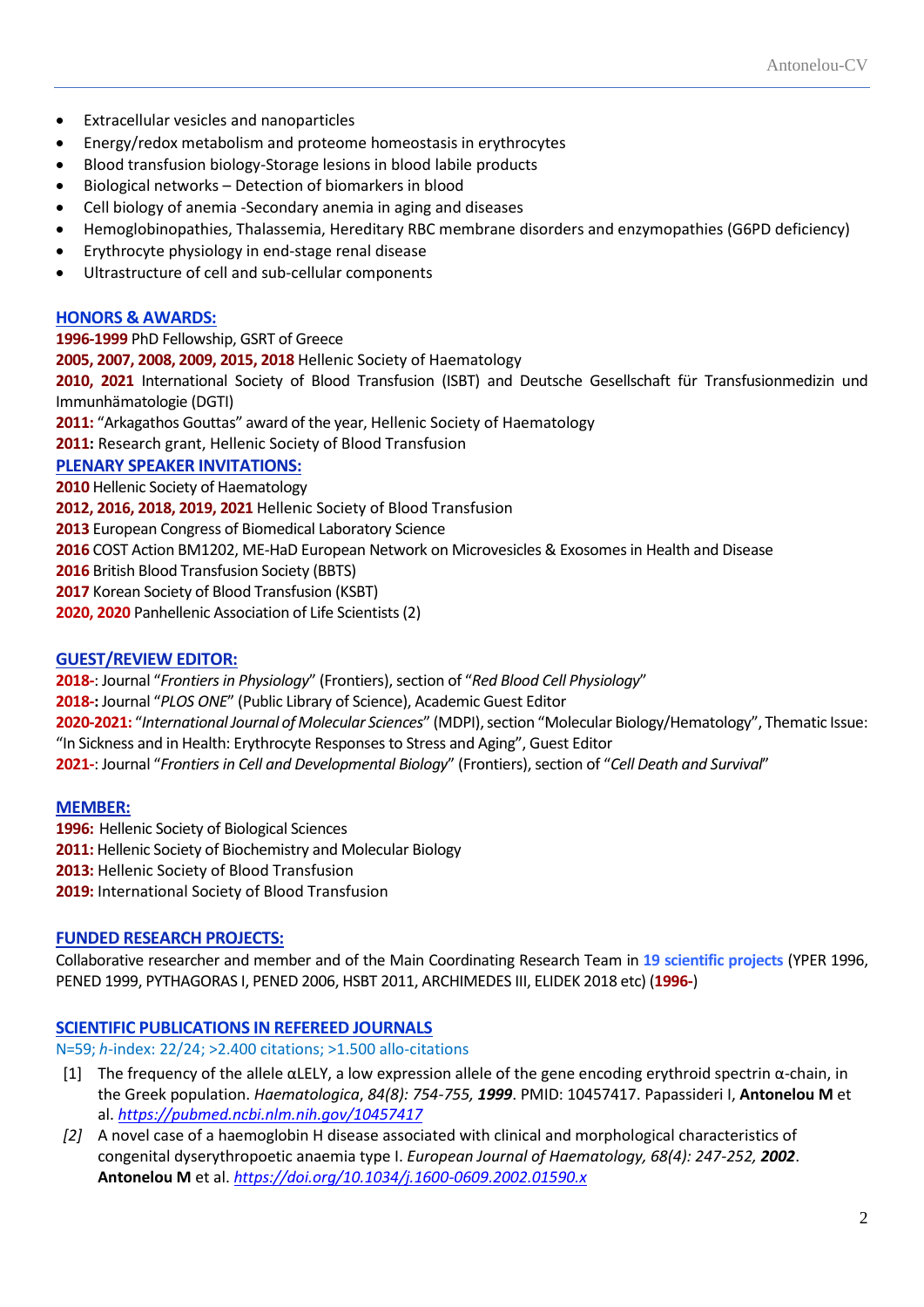- [3] Ultrastructural characterization of the erythroid cells in a novel case of congenital anaemia. *Blood Cells, Molecules & Diseases, 30(1):30-42, 2003*. **Αntonelou MΗ** et al. *[https://doi.org/10.1016/s1079-9796\(03\)00006-](https://doi.org/10.1016/s1079-9796(03)00006-8) [8](https://doi.org/10.1016/s1079-9796(03)00006-8)*
- *[4]* Defective organization of the erythroid cell membrane in a novel case of congenital anemia.*Blood Cells, Molecules & Diseases, 30(1): 43-54, 2003*. **Αntonelou MΗ** et al. *[https://doi.org/10.1016/s1079-9796\(03\)00007](https://doi.org/10.1016/s1079-9796(03)00007-x) [x](https://doi.org/10.1016/s1079-9796(03)00007-x)*
- [5] Membrane protein carbonylation in non-leukodepleted CPDA-preserved red blood cells. *Blood Cells Molecules & Diseases 36(2): 279-282, 2006*. Kriebardis AG, **Antonelou MH** et al. *<https://doi.org/10.1016/j.bcmd.2006.01.003>*
- [6] The dual role of chorion peroxidase in Bactrocera oleae chorion assembly. *International Journal of Developmental Biology, 50(6):543-552, 2006*. Konstandi OA, Papassideri IS, Stravopodis DJ, **Antonelou MΗ**, et al., *<https://doi.org/10.1387/ijdb.052122ok>*
- [7] Physiologically important secondary modifications of red cell membrane in hereditary spherocytosis-evidence for in vivo oxidation and lipid rafts protein variations. *Blood Cells Molecules & Diseases, 38(3):210-220, 2007*. Margetis P, **Antonelou M** et al**.** *<https://doi.org/10.1016/j.bcmd.2006.10.163>*.
- [8] Structural alterations of the erythrocyte membrane proteins in diabetic retinopathy. *Graefe's Archive for Clinical and Experimental Ophthalmology, 245(8): 1179-1188, 2007*. Petropoulos ΙΚ, Margetis PΙ, **Antonelou MΗ**, et al., *<https://doi.org/10.1007/s00417-006-0500-6>*
- *[9]* Progressive oxidation of cytoskeletal proteins and accumulation of denatured hemoglobin in stored red cells. *Journal of Cellular and Molecular Medicine, 11(1):148-155, 2007*. Kriebardis AG, **Antonelou MΗ**, et al., doi: *<https://doi.org/10.1111/j.1582-4934.2007.00008.x>*
- [10] Storage-dependent remodeling of the red blood cell membrane is associated with increased immunoglobulin G binding, lipid raft rearrangement and caspase activation. *Transfusion, 47(7) 1212-1220, 2007*. Kriebardis AG, **Antonelou MΗ**, et al., *<https://doi.org/10.1111/j.1537-2995.2007.01254.x>*
- [11] RBC-derived vesicles during storage. Ultrastructure, protein composition, oxidation and signalling components. *Transfusion, 48(9): 1943-1953, 2008***.** Kriebardis AG, **Antonelou MΗ**, et al. *[https://doi.org/10.1111/j.1537-](https://doi.org/10.1111/j.1537-2995.2008.01794.x) [2995.2008.01794.x](https://doi.org/10.1111/j.1537-2995.2008.01794.x)*
- [12] Intracellular clusterin inhibits mitochondrial apoptosis by suppressing p53-activating stress signals and stabilizing the cytosolic Ku70-Bax protein complex. *Clinical Cancer Research, 15(1):48-59, 2009*. Trougakos IP, Lourda M, **Antonelou MΗ**, et l., *<https://doi.org/10.1158/1078-0432.CCR-08-1805>*
- [13] Increased protein carbonylation of red blood cell membrane in diabetic retinopathy. *Experimental and Molecular Pathology,87(1):76-82, 2009*. Margetis PI, **Antonelou MH,** et al., *<https://doi.org/10.1016/j.yexmp.2009.04.001>*
- [14] Red blood cell aging markers during storage in citrate-phosphate-dextrose–saline-adenine-glucose-mannitol. *Transfusion, 50(2):376-389, 2010*. **Antonelou MH**, et al., *<https://doi.org/10.1111/j.1537-2995.2009.02449.x>*
- [15] Aging and death signaling in mature red cells: from basic science to transfusion practice. Review. *Blood Transfusion, 8(s3):39-47, 2010*. **Antonelou MH**, Kriebardis AG, Papassideri IS. *<https://doi.org/10.2450/2010.007S>*
- [16] Oxidative stress-associated shape transformation and membrane proteome remodeling in erythrocytes of end stage renal disease patients on hemodialysis. *Journal of Proteomics, 74:2441-2452, 2011***. Antonelou MH**, et al., *<https://doi.org/10.1016/j.jprot.2011.04.009>*
- [17] Apolipoprotein J/Clusterin is a novel structural component of human erythrocytes and a biomarker of cellular stress and senescence. *PLoS ONE 6(10): e26032, 2011*. **Antonelou MH**, et al., *<https://doi.org/10.1371/journal.pone.0026032>*
- [18] Apolipoprotein J/Clusterin in human erythrocytes is involved in the molecular process of defected material disposal during vesiculation. *PLoS ONE 6(10): e26033, 2011*. **Antonelou MH,** et al., *<https://doi.org/10.1371/journal.pone.0026033>*
- [19] Brain proteome response following whole body exposure of mice to mobile phone or wireless DECT base radiation. *Electromagnetic Biology and Medicine 31(4):250-274, 201***2**. Fragopoulou A, Samara A, **Antonelou M,** et al., *<https://doi.org/10.3109/15368378.2011.631068>*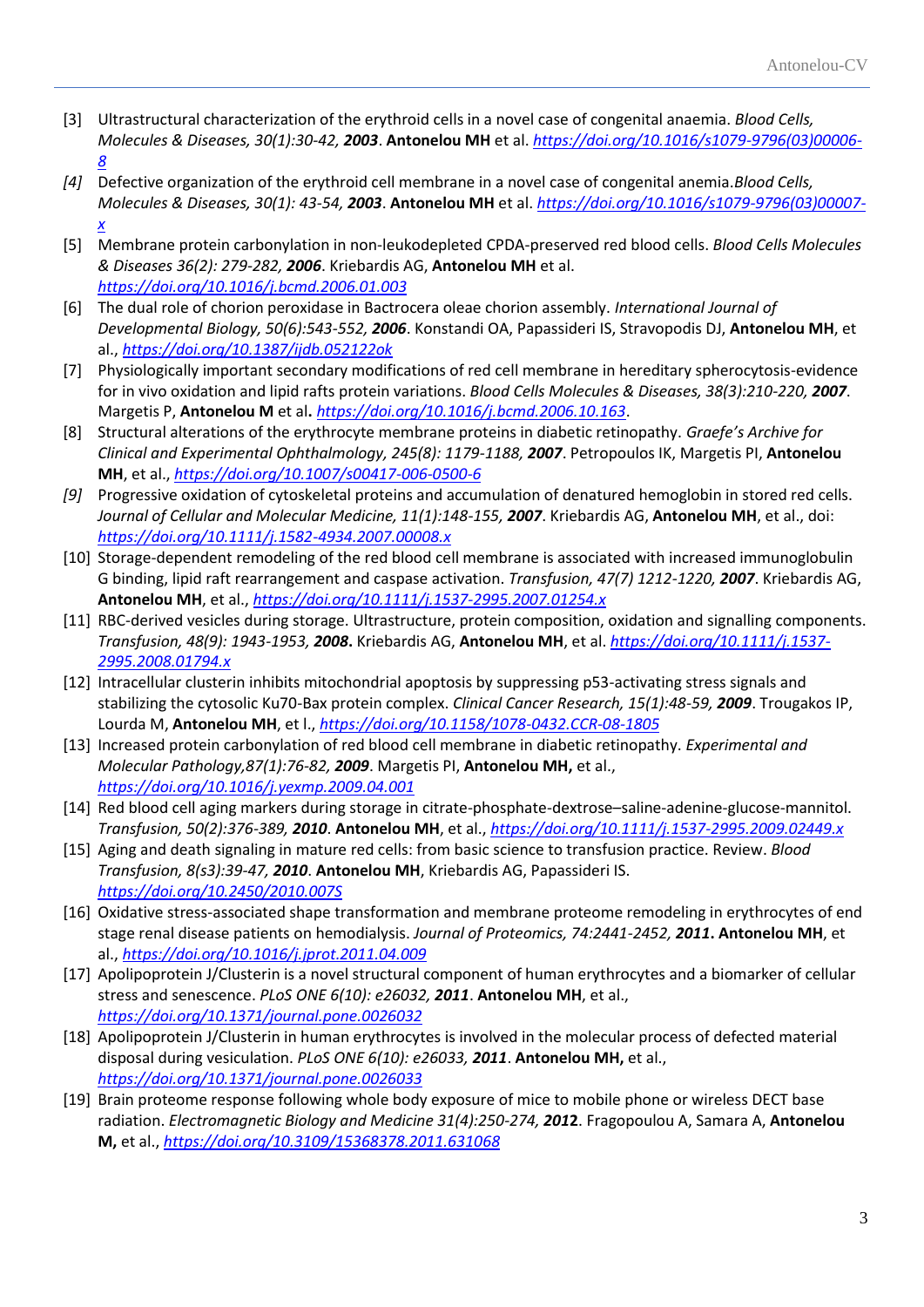- [20] Effects of pre-storage leukoreduction on stored red blood cells signaling: a time-course evaluation from shape to proteome. *Journal of Proteomics, 76:220-238, 2012*. **Antonelou ΜΗ,** et al., *<https://doi.org/10.1016/j.jprot.2012.06.032>*
- [21] Cell-derived microparticles in stored blood products: innocent-bystanders or effective mediators of posttransfusion reactions? Review. *Blood Transfusion 10 (SUPPL. 2):s21-s34, 2012*. Kriebardis AG\*, **Antonelou MH\***, et al., \*[Equal first authors] *<https://doi.org/10.2450/2012.006S>*
- [22] Detrimental effects of proteasome inhibition activity in *Drosophila melanogaster*: implication of ER stress, autophagy and apoptosis. *Cell Biology and Toxicology, 29:13-37, 2013*. Velentzas PD, Velentzas AD, Mpakou VE, **Antonelou MH**, et al., *<https://doi.org/10.1007/s10565-012-9235-9>*
- [23] Blood modifications associated with end stage renal disease duration, progression and cardiovascular mortality: a 3-year follow-up pilot study. *Journal of Proteomics, 101: 88-101, 2014*. **Antonelou MH,** et al., *<https://doi.org/10.1016/j.jprot.2014.02.009>*
- [24] Uric acid variation among regular blood donors is indicative of red blood cells susceptibility to storage lesion markers: a new hypothesis tested. *Transfusion,* 55: 2659-2671, *2015*. Tzounakas VL, Georgatzakou HT, Kriebardis AG, Papageorgiou EG, Stamoulis KE, Foudoulaki-Paparizos LE, **Antonelou ΜΗ\***, Papassideri IS. *<https://doi.org/10.1111/trf.13211>*
- [25] An update on red blood cell storage lesions, as gleaned through biochemistry and omics technologies. Review. *Transfusion 55(1):205-219, 2015*. D'Alessandro A, Kriebardis A, Rinalducci S, **Antonelou M**, Hansen K, Papassideri I, Zolla L. *<https://doi.org/10.1111/trf.12804>*
- [26] Donor variation effect on red blood cell storage lesion: a multi-parameter, yet consistent, story. *Transfusion, 56:1274-1286; 2016* Tzounakas VL, Georgatzakou HT, Kriebardis AG, Voulgaridou AI, Stamoulis KE, Foudoulaki-Paparizos LE, **Antonelou MH\***, Papassideri IS. *<https://doi.org/10.1111/trf.13582>*
- [27] Microparticles variability in fresh frozen plasma: preparation protocol and storage time effects *Blood Transfusion, 14(2):228-237; 2016.* Kriebardis AG\*, **Antonelou MH**\*, et al., [\* Equal first authors] *<https://doi.org/10.2450/2016.0179-15>*
- [28] Glucose 6-phosphate dehydrogenase deficient subjects may be better "storers" than donors of red blood cells. *Free Radical Biology and Medicine, 96:152-165, 2016 .* Tzounakas VL, Kriebardis, AG, Georgatzakou HT, Foudoulaki-Paparizos LE, Dzieciatkowska M, Wither MJ, Nemkov T, Hansen KC, Papassideri IS, D'Alessandro AD, **Antonelou MH\*** *<https://doi.org/10.1016/j.freeradbiomed.2016.04.005>*
- [29] Data on how several physiological parameters of stored red blood cells are similar in glucose 6-phosphate dehydrogenase deficient and sufficient donors. *Data in Brief, 8:618-627, 2016.* Tzounakas VL, Kriebardis, AG, Georgatzakou HT, Foudoulaki-Paparizos LE, Dzieciatkowska M, Wither MJ, Nemkov T, Hansen KC, Papassideri IS, D'Alessandro AD, **Antonelou MH\*** *<https://doi.org/10.1016/j.dib.2016.06.018>*
- [30] Red blood cell abnormalities and the pathogenesis of anemia in end stage renal disease. Review. *Proteomics Clinical Applications*, 10(8):778-90; **2016.** Georgatzakou HT, \***Antonelou MH, \*** et al. [\*Equal first authors] *<https://doi.org/10.1002/prca.201500127>*
- [31] Donor-variation effect on red blood cell storage lesion: A close relationship emerges. Review. *Proteomics Clinical Applications*, 10(8):791-804; **2016.** Tzounakas VL, Kriebardis AG, Papassideri IS, **Antonelou MH\***  *<https://doi.org/10.1002/prca.201500128>*
- *[32]* Update on extracellular vesicles inside red blood cell storage units: Adjust the sails closer to the new wind. Review. *Transfusion and Apheresis Science*, 55(1):92-104; **2016. Antonelou MH\*,** Seghatchian J. *<https://doi.org/10.1016/j.transci.2016.07.016>*
- [33] Insights into red blood cell storage lesion: toward a new appreciation. Review. *Transfusion and Apheresis Science*, 55(3):292-301; **2016. Antonelou MH\*,** Seghatchian J. *<https://doi.org/10.1016/j.transci.2016.10.019>*
- [34] Temperature-dependent haemolytic propensity of CPDA-1 stored erythrocytes vs. whole blood Red cell fragility as a donor's signature on blood units. *Blood Transfusion, 15:447-455, 2017.* Tzounakas VL, Anastasiadi AT, Karadimas DG, Zeqo RA, Georgatzakou HT, Pappa OD, Papatzitze OA, Stamoulis KE, Papassideri IS, **Antonelou MH\*,** Kriebardis, AG\* *<https://doi.org/10.2450/2017.0332-16>*
- [35] Pathophysiological aspects of red blood cells in end-stage renal disease patients resistant to recombinant human erythropoietin therapy. *European Journal of Haematology, 98(6):590-600, 2017.* Georgatzakou HT, Tzounakas VL, Kriebardis, AG, Velentzas A, Papageorgiou E, Voulgaridou A, Kokkalis A, **Antonelou MH\*,**  Papassideri IS. *<https://doi.org/10.1111/ejh.12875>*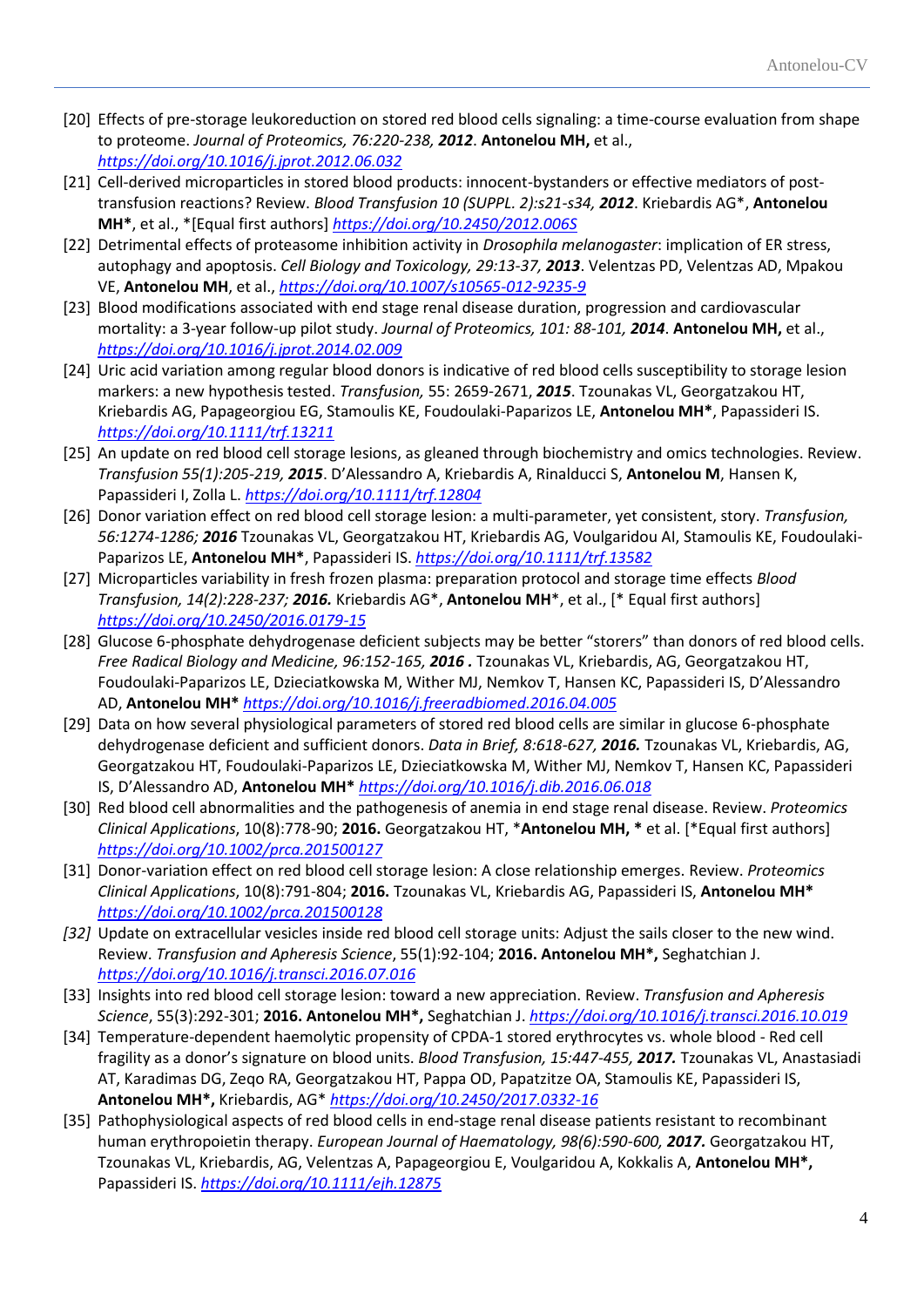- [36] Unraveling the Gordian knot: red blood cell storage lesion and transfusion outcomes. Review. *Blood Transfusion*, 15(2):126-130; **2017** Tzounakas VL, Kriebardis A, Seghatchian J, Papassideri I**, Antonelou MH\*.**  *<https://doi.org/10.2450/2017.0313-16>*
- [37] Red blood cell transfusion in surgical cancer patients: Targets, risks, mechanistic understanding and further therapeutic opportunities. Review. *Transfusion and Apheresis Science*, 56(3):291-304; **2017.** Tzounakas VL, Seghatchian J, Grouzi E, Kokoris S, **Antonelou MH**\* *<https://doi.org/10.1016/j.transci.2017.05.015>*
- **[38]** Erythrocyte-based drug delivery in Transfusion Medicine: Wandering questions seeking answers. Review. *Transfusion and Apheresis Science*; 56:626-634; 2017. Tzounakas VL, Karadimas DG, Papassideri IS, Seghatchian J, **Antonelou MH\*.** *<https://doi.org/10.1016/j.transci.2017.07.015>*
- **[39]** Short-term effects of hemodiafiltration versus conventional hemodialysis on erythrocyte performance. *Canadian Journal of Physiology and Pharmacology, 96(3):249-257, 2018.* Georgatzakou HT, Tzounakas VL, Kriebardis, AG, Velentzas AD, Kokkalis AC, **Antonelou MH\***, Papassideri IS. *[https://doi.org/10.1139/cjpp-2017-](https://doi.org/10.1139/cjpp-2017-0285) [0285](https://doi.org/10.1139/cjpp-2017-0285)*
- **[40]** Hypoxia modulates the purine salvage pathway and decreases red blood cell and supernatant levels of hypoxanthine during refrigerated storage. *Haematologica*; 103(2):361-372; **2018.** Nemkov T, Sun K, Reisz JA, Song A, Yoshida T, Dunham A, Wither MJ, Francis RO, Roach RC, Dzieciatkowska M, Rogers SC, Doctor A, Kriebardis A, **Antonelou M,** et al. *<https://doi.org/10.3324/haematol.2017.178608>*
- **[41]** Donor-specific individuality of red blood cell performance during storage is partly a function of serum uric acid levels. *Transfusion,* 58(1):34-40, **2018.** Tzounakas VL, Karadimas DG, Anastasiadi AT, Georgatzakou HT, Kazepidou E, Moschovas D, Velentzas AD, Kriebardis AG, Zafeiropoulos NE, Avgeropoulos A, Lekka M, Stamoulis KE, Papassideri IS, **Antonelou MH\*** *<https://doi.org/10.1111/trf.14379>*
- [42] Metabolic linkage and correlations to storage capacity in erythrocytes from glucose 6-phosphate dehydrogenase deficient donors. *Frontiers in Medicine, 4:248;* **2018.** Reisz JA, Tzounakas VL, Nemkov T, Voulgaridou AI, Papassideri IS, Kriebardis AG, D'Alessandro A, **Antonelou MH**. *<https://doi.org/10.3389/fmed.2017.00248>*
- [43] Redox status, procoagulant activity and metabolome of fresh frozen plasma in glucose 6-phosphate dehydrogenase deficiency. *Frontiers in Medicine; 5:16*; **2018** . Tzounakas V, Gevi F, Georgatzakou H, Zolla L, Papassideri I, Kriebardis A, Rinalducci S, **Antonelou MH.** *<https://doi.org/10.3389/fmed.2018.00016>*
- *[44]* Red cell transfusion in paediatric Red cell transfusion in paediatric patients with thalassaemia and sickle cell disease: Current status, challenges and perspectives. *Transfusion and Apheresis Science*; 57(3):347-357; **2018.**  Tzounakas VL, Valsami SI, Kriebardis AG, Papassideri IS, Seghatchian J, **Antonelou MH\*.** *<https://doi.org/10.1016/j.transci.2018.05.018>*
- [45] Recipient's effects on stored red blood cell performance: the case of uremic plasma. *Transfusion, 59:1900- 1906;* **2019.** Georgatzakou H, Tzounakas V,Velentzas A,Papassideri I,Kokkalis A,Stamoulis K, Kriebardis A, **Antonelou M.** <https://doi.org/10.1111/trf.15257>
- **[46]** Ex vivo generation of transfusable red blood cells from various stem cell sources: A concise revisit of where we are now. *Transfusion and Apheresis Science; 58(1)108-112;* **2019.** Christaki E-E, Politou M, **Antonelou M**, et al. *<https://doi.org/10.1016/j.transci.2018.12.015>*
- [47] "Valar morghulis": all red cells must die. *Blood Transfusion; 18(2):83-85;* **2020.** Georgatzakou HT, **Antonelou MH**, et al. *<https://doi.org/10.2450/2020.0028-20>*
- **[48]** The multi-faced extracellular vesicles in the plasma of chronic kidney disease patients. *Frontiers in Cell and Developmental Biology; 8:227;* **2020** (Specialty section: *Molecular Medicine*) Georgatzakou HT, Pavlou E, Papageorgiou E, Papassideri I, Kriebardis A, **Antonelou MH\*** *<https://doi.org/10.3389/fcell.2020.00227>*
- *[49]* When I need you most: frozen red blood cells for transfusion. *Transfusion and Apheresis Science; 59(3):102786;* **2020** Anastasiadi AT, Tzounakas VL, Kriebardis AG, Stamoulis KE, Seghatchian J, **Antonelou MH\***  *<https://doi.org/10.1016/j.transci.2020.102786>*
- [50] Sex-related aspects of the red blood cell storage lesion. *Blood Transfusion; Online ahead of print; 2020.*  Tzounakas VL, Anastasiadi AT, Drossos PV, Karadimas DG, Valsami SI, Stamoulis KE, Papassideri IS, Politou M, **Antonelou MH,\*** Kriebardis AG. https://doi.org/*[10.2450/2020.0141-20](https://doi.org/10.2450/2020.0141-20)*
- [51] Red cell proteasome modulation by storage, redox metabolism and transfusion.*Blood Transfusion; Online ahead of print; 2020.* Tzounakas VL, Dzieciatkowska M, Anastasiadi AT, Karadimas DG, Vergaki A, Siourounis P,